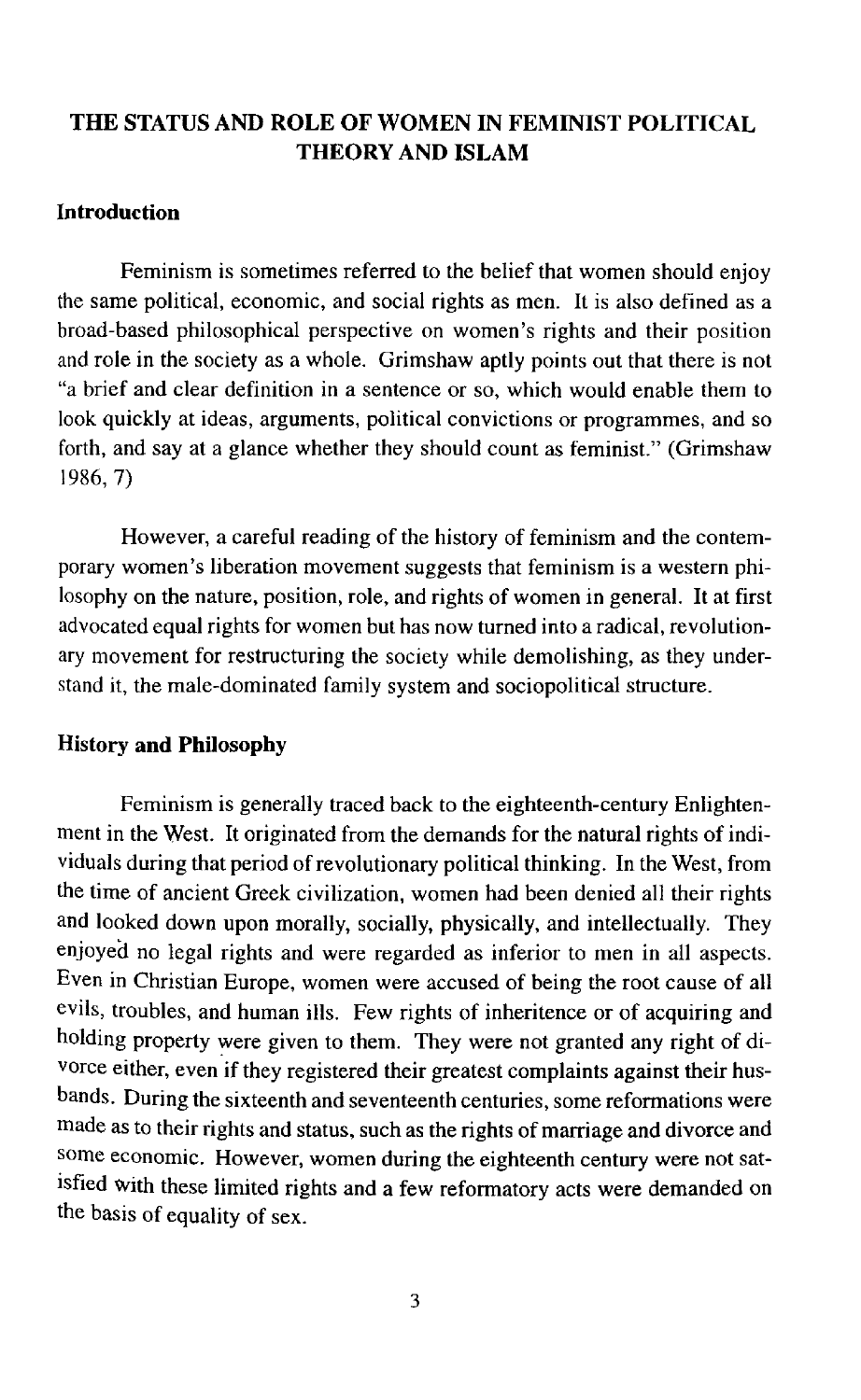## COUPLES PREFERENCES FOR EMPLOYMENT, THE DIVISION OF FAMILY LABOUR AND WOMEN'S DISTRESS

### Introduction

This study describes the home lives of employed women and their partners/husbands in terms of the division of labour (household chores and child care) and congruity between the couple with regard to their preferences about the women's employment status (i.e., whether or not the women worked outside the home), in relation to women's levels of psychological distress. In the sample of 120 English couples, the results showed considerable inequality in the division of labour within the home between the womenand their partners. Regardless of their occupational status, the women reported spending significantly more time on household chores and child care than did their partners. Greater inequality predicted greater distress among the women at Time 2 (a period of 8 months from the first assessment) relative to Time 1. The findings also demonstrated that women who preferred to be employed and stayed in full-time employment despite their husbands preferring them not to work (giving rise to incongruence) had significantly higher symptoms of psychological distress at Time 2. The women's own preference for working, however, was not predictive of their levels of distress. These findings suggest that one partner's behaviour may spill over to affect the well-being of the other.

With more couples adopting life-styles in which both members have jobs outside the home, the traditional model of co-ordinating work and family life, with the husband as breadwinner and the wife as home-maker, may no longer be viable. As men become more involved with their families and women with job-related demands, increased levels of conflict between work and family may result. Researchers have begun to examine the work:family conflict as a source of stress that may influence well-being (e.g., Bacharach, Bamberger and Conley, 1991; Frone, Russell and Cooper, 1992; Voydanoff, 1987). Workfamily conflict may also function as an intervening pathway through which conditions at work affect the quality of family life and vice versa (Bacharach, Bamberger and Conley, 1991; Frone, Russell and Cooper, 1992).

:One important area of the work-family relationship is the home lives of families in which both partners are employed. Thus, one objective of the present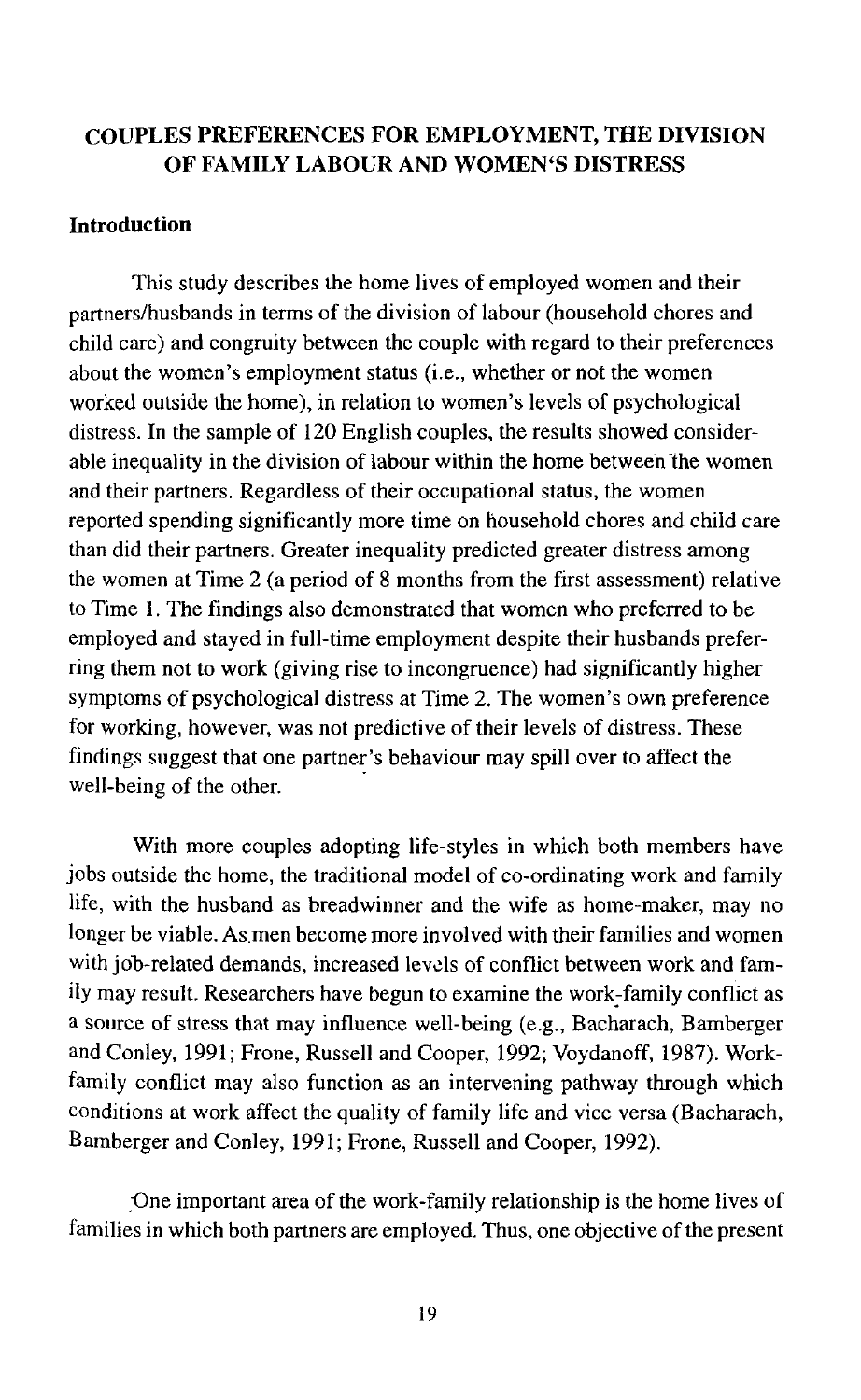### **WOMEN AND DIVORCE : LEGAL RESPONSE**

## **Introduction**

The purpose of this study is not to make detail proposals but rather to indicate a new direction in which the government could help support and protect the family. The Prime Minister of Malaysia, Dr. Mahathir Mohammad has emphasized in his Vision 2020<sup>1</sup> that society has a sound and reasonable interest in actively promoting the nuclear family as the chosen shelter for bringing up children who will take charge of the future. <sup>2</sup> To achieve these objectives, proposed reforms relating to divorce should be targeted with a view to relieve any problems relating to women and children. This proposal arises from the fact that, under the present divorce laws, the terms of exit from marriage are disadvantageous for almost all women in traditional or quasi-traditional marriages in Malaysia.

Practically, women have a share in promoting the nuclear family, since they bear a disproportional share of the hardship of its failure. Economically and socially, women everywhere are made vulnerable, by the historical correlation of female responsibility for bringing up children with female subordination and dependence.

The current practices of marriage itself contribute to economic inequalities between women and men. Okin suggested that the arrival of a child is most often the point where the wife becomes economically dependent.<sup>3</sup> Although this economically subordinate situation of women frequently remains concealed during marriage, it becomes instantly obvious on marriage breakdown, at which point the poverty of women develops into a public problem. <sup>4</sup>

Women carry far greater responsibility for domestic duties and children, whether or not they work outside the home. Constraints built into society limits women in their efforts to be successful providers for their families Low level jobs and low-level wages typically paid to women employees keeps them from earning incomes that would adequately support them and their children.<sup>5</sup> The combination of domestic duties and unrewarding employment act as a strong deterrent to women working outside the home and so actually discourage them from doing so. Therefore, a woman's weak position in the labour market, which is itself a consequence of women's domestic role, in turn reinforces their subordination in the home.